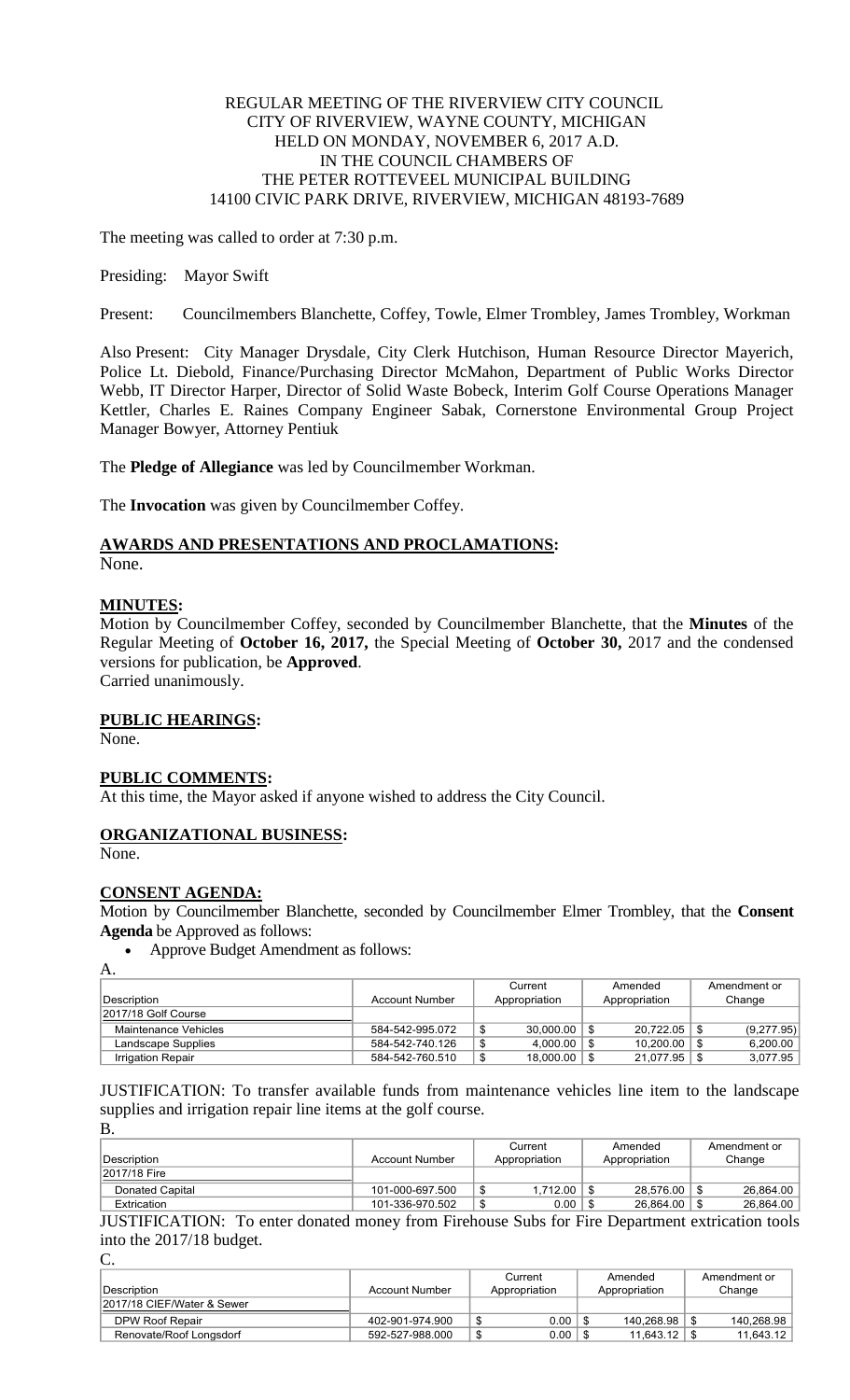JUSTIFICATION: To pull unencumbered funds from the 2016/17 into the 2017/18 budget**.** Carried unanimously.

#### **RESOLUTIONS:**

Motion by Councilmember Coffey, seconded by Councilmember Blanchette, that the Resolution to Amend the City Charter Due Date for Nominating Petitions fifteen (15) weeks prior to Primary Election, be Adopted.

#### RESOLUTION 17-36

## A RESOLUTION REGARDING THE CONFLICT BETWEEN SECTION 3.4 OF THE CITY CHARTER AND STATE ELECTION LAW

- WHEREAS, Section 3.4 of the Riverview City Charter provides that nominating petitions for officers to be filled at the odd year general city election shall be filed by 4:00 o'clock, p.m. on the seventh Tuesday prior to the said primary election date in September; and
- WHEREAS, state election law (MCL 168.644 f (1)) was amended in 2012 to require that nominating petitions for offices to be filled at the odd year general election must be filed by 4 p.m. on the fifteenth Tuesday before the odd year primary election; and
- WHEREAS, MCL 117.3b (3) provides as follows: "Notwithstanding any charter provision, the city may provide by resolution for any election provision that is consistent with the Michigan election law, 1954 PA 116, MCL 168.1 to 168.992."
- NOW. THEREFORE, BE IT RESOLVED that because a conflict occurs between Section 3.4 of the City Charter and MCL 168.644f (1) concerning the candidate nominating petition deadline, the State Election Law provision shall prevail and the nominating petitions for offices to be filled at the odd year general election must be filed by 4 p.m. on the fifteenth Tuesday before the odd year primary election.
- AYES: Mayor Swift, Councilmembers Blanchette, Coffey, Towle, Elmer Trombley, James Trombley, Workman NAYS: None. EXCUSED: None.

ADOPTED this  $6<sup>th</sup>$  day of November, 2017.

ATTEST:

Andrew M. Swift, Mayor

\_\_\_\_\_\_\_\_\_\_\_\_\_\_\_\_\_\_\_\_\_\_\_\_\_\_\_\_\_\_\_\_\_\_\_\_\_\_\_\_

I, Cynthia M. Hutchison, Clerk for the City of Riverview, Wayne County, Michigan, hereby certify that the foregoing is a true and complete resolution adopted by City Council for the City of Riverview at a regular meeting held this 6<sup>th</sup> day of November, 2017.

 $S \, \,E \, \,A \, \,L$ 

Cynthia M. Hutchison, CMC City Clerk

Motion by Councilmember Blanchette, seconded by Councilmember Workman, that the Resolution to Amend the City Charter to Hold the Organizational Meeting on the Monday following the Certification of the Canvass of Votes, be Adopted.

## RESOLUTION 17-37 A RESOLUTION REGARDING THE CONFLICT BETWEEN SECTION 6.1 OF THE CITY CHARTER AND STATE ELECTION LAW

WHEREAS, Section 6.1 of the Riverview City Charter provides at Chapter VI:

CHAPTER VI. - THE COUNCIL; PROCEDURE AND MISCELLANEOUS POWERS AND DUTIES

Section 6.1. - Regular meetings.